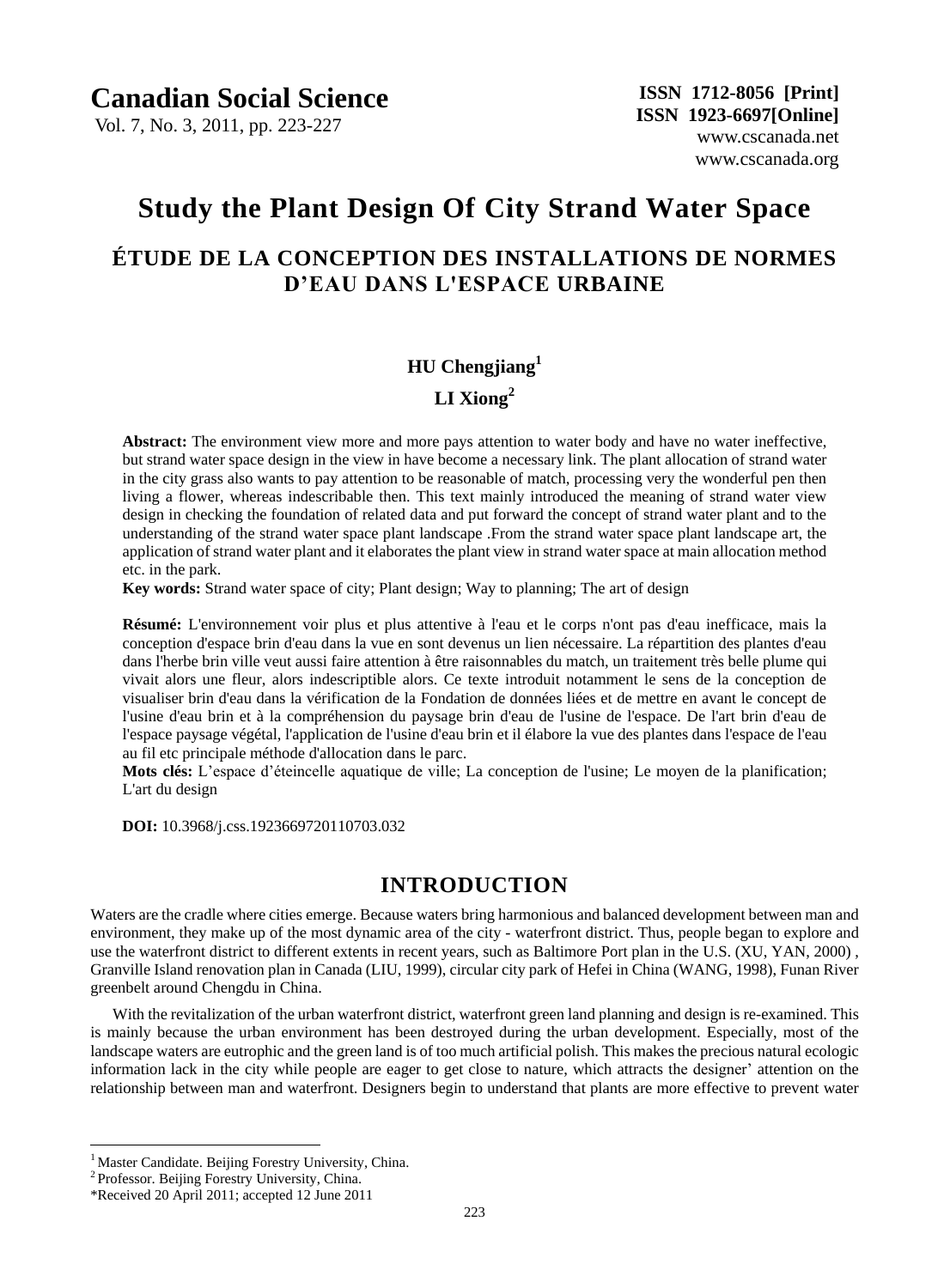and soil loss, that micro-organisms are more lasting than chemicals to keep the water clean, and that muddy revetment are more economical and permanent than cement revetment.

## **1. OVERVIEW OF WATERFRONT SPACE**

## **1.1 Definition of Waterfront Space**

Waterfront space is a special spatial location in the city and the transition space from the city to the waters. It refers to "the part of land, building or town adjacent to rivers, lakes or oceans." According to different adjacent water bodies in nature, waterfront can be divided into the riverside, seaside (ZHANG, ZHANG, 2006).

## **1.2 Waterfront Space Landscape Design**

Urban waterfront landscape design is the corresponding planning and design of waterfront, facility, environment and so on centering about the waters (such as river and lake) in the city. Because the urban waters are different from wild waters in character and rivers are different from seas in nature, this article is only limited to the design study of waterfront landscapes in urban areas adjacent to rivers.

In waterfront space, air is fresh and view is wide. In the design, the space publicness, functional diversity, water body accessibility, and plant diversity should be emphasized to create a place that residents and tourists are eager to stay for relaxation.

## **1.2.1 Place publicness**

In order to make the waterfront green land a real public place and the public wealth for all citizens, various enclosure phenomena that prohibit the citizens from entering must be prevented. If a lot of such phenomena exist, they will impede the freedom and continuity of public activities, and cause great obstacles for the formation of good urban landscape and public green land.

## **1.2.2 Functional diversity**

Waterfront space should provide various functions such as relaxation green land, shady walk, yacht wharf, and viewing platform. For the design of space division, various activities of people should be considered with points, lines and faces combined. Line—continuous line with the shady walk as the main part; point—key viewing places or sightseeing objects in this line such as key buildings, ancient trees; face—larger green space for activities extended around the main line such as central squares, parks (Japan Society of Civil Engineers, 2002). These spaces can be combined with culture, entertainment and service buildings.

## **1.2.3 Water body accessibility**

Getting close to water is human nature. Lingering between water and sky and roaming around in the twilight is undoubtedly a great pleasure and relaxation. However, the waterfront spaces in many cities are often faced with the threat of the tide and flood, thus the flood control public facilities are constructed such as levees, floodwalls. As for these facilities, waterfront terraces with different heights can be adopted in practice: shown in the cross-section of Chicago Lake design. According to the flood cycle, three levels of construction are set up, namely, a low platform without building, a middle platform allowing temporary buildings, a high platform with permanent buildings constructed, which solves the problem effectively (WU, 2002).

## **1.2.4 Increase plant diversity**

This kind of community has big species diversity, strong adaptability, which is appropriate habitat for urban wildlife. It not only improves urban climate and plays an important role in maintaining ecological balance, but also provides a variety of landscapes and entertainment places for the city. In addition, the increase of soft ground and vegetation cover, together with the planting of tall trees, provides shade and reduces heat radiation. Urban waterfront green should adopt natural design. The plant disposition of different levels of flowers, low shrubs, and tall trees should be in conformity with the natural plant community structure.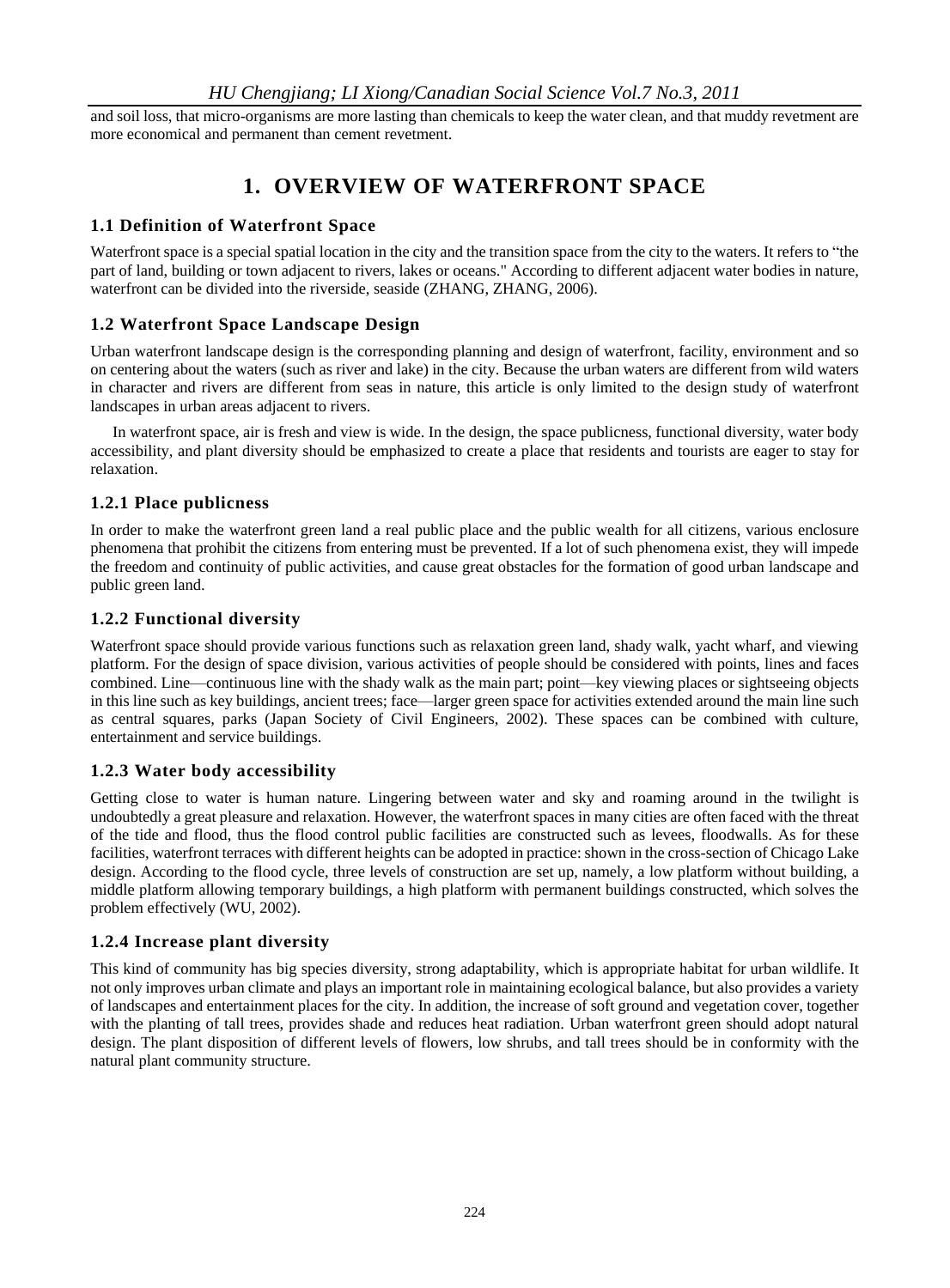## **2. APPLICATIONS OF WATERFRONT PLANTS**

### **2.1 Definition of Waterfront Plants**

The term, waterfront plants, appears relatively late. So far nobody has ever put forward the concept of water plants clearly. I believe that the waterfront plants refer to those that are able to complete the life cycle in the waterfront environment including trees, shrubs, herbs, vines along the coast and aquatic plants in shallow water near the shore. Among them trees and shrubs are those such as: weeping willows, Mexican taxodium mucronatum, nyssa biflora, tamarix chinensis, sapium sebiferum; herbs are those such as: asparagus cochinensis, hosta; vines are those such as: ivy; aquatic plants are those such as: reed, typha minima, calamus, arrowhead.

## **2.2 Landscaping Art of Waterfront Plants**

### **2.2.1 Color art**

#### (1) Application of Cool Colors and Warm Colors

If waterscape is arranged into open, lively scenes in the garden, the decorative plants with warm colors should be used to achieve the contrast and eye-catching effects. If a quiet atmosphere needs to be created, the plants with cool colors, such as purple, dark green, and black green, should be used next to the water. Plants with cool colors can make people feel that space is reduced and give people quiet feelings (GUO, 1990).

#### (2) Foreground and Background

In the combination of various shades of green, light plants make the composition bright, while dark plants make the composition stable. As the background of bright or light plants, dark plants can contrast with light plants to make the plants next to water full of sense of layers.

## **2.2.2 Line art**

Flat straight water surface should make full use of plant forms and lines for the composition to enrich the levels of water space. For example, willows planted at the waterside form a linear contour of soft branches sweeping the surface of water; tall trees such as taxodium mucronatum, metasequoia and glyptostrobus form contrasting line shape with the water level in the space; tall straight taxodium mucronatum make the space filled with a sense of strength; elegant roystonea regia planted at the waterside constitute a free and easy scene. In addition, the plants, whose branches extend to water, form fine lines.

## **2.2.3 Creation of artistic conception**

Waterscape often constitutes a unique, profound scene in Chinese gardens. Boundless reed catkins and gentle ripples look like snow, the water and the sky merge in one color, autumn scenery is beautiful with profound artistic conception; Plum blossoms with waterfront dotted form the elegant scene of "sparse shadows reflect aslant in the clear and shallow water, and scented fragrance floats around under the dusk moon"; In West Lake scenery of "orioles singing in the willows", weeping willows make the shade around the lake, and the beautiful scenery of the breeze blowing, willow whirling, cloud turning in the sky, and orioles singing make people lingering; The ecological requirements of willows and reeds are similar, and they are poetic combination. The branches of willows dance in the wind, and produce catkins in the spring, while in the reeds a large number of birds and waterfowls often dodge and reed catkins float in the air in autumn. Thus, during every spring and autumn, the water is covered by the vast expanse of boundless white catkins looking like smoke or mist, one is "thousands of catkins floating in the spring", the other is "dancing wildly with red leaves in autumn", which has always been the beauty causing poetic inspiration (SHI, YU, 2001).

## **2.3 Disposition of Waterfront Plants**

## **2.3.1 Isolated planting**

The isolated tree next to water is set mostly for shade, view or composition, or to highlight a particular species. For example, the salix magnifica, on the inner bank of the scene of "three pools reflecting the moon" in Hangzhou, has strong hydrotropism with low branches near the water resulting in different and beautiful "dance postures", and some horizontal branches stretch far over the water; Some curve upward, and constitute the composition frame for viewing the scenery while sitting on the coastal stones; others droop into the water in a prone position, which is very interesting (ZHU, 2003). The disposition of salix magnifica by the shore in the form of isolated planting, together with lawn, not only highlights the uniqueness of its species and enriches the line art of beautiful waterfront, but also meets the need for shade. Therefore, for the disposition of isolated planting by the shore, we should improve in the four areas, namely, species, shape, gesture and color, to meet higher demands, and satisfy the need for two important roles of beauty and shade.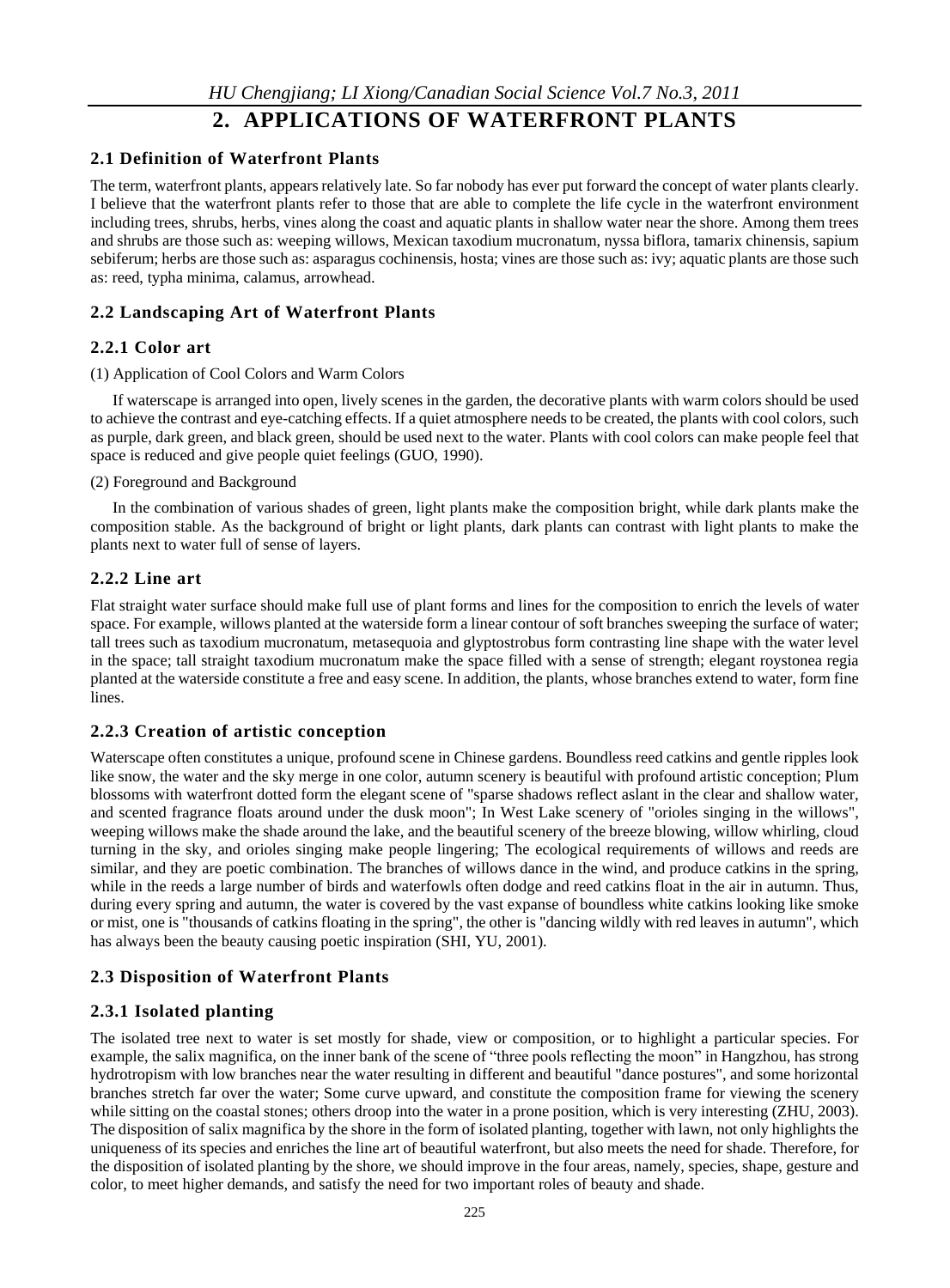## **2.3.2 Linear planting**

In China linear planting is a common way for waterfront plant landscaping. The species mainly used is weeping willow, which is usually by regular shore such as lake shore and river bank. For example, willow and peach are planted in linear planting on both sides of Bai Causeway of West Lake in Hangzhou, that is to say, the linear planting of willow, peach and lawn creates the scene of red peach blossoms and green willows, which become a popular passageway landscape for tourists (LI, 2000); The linear planting of two rows of palmetto is adopted for Palmetto Causeway of Guangzhou Liuhua Lake. Because of the strong light reflected and the phototaxis of palmetto, palmetto grows slanting towards the water, which seems moving (ZHU, 2003). Therefore, for the linear planting of trees at the waterside, the two aspects of tree species and planting density should be considered, which can display very different scenes.

#### **2.3.3 Mass planting or group planting**

Mass planting or group planting of waterfront plants is most commonly used. Thus, for group planting at the waterside, the three aspects of species variety, group beauty and relative group amount compared with the water need to be considered, so as to create different effects.

Different waterfront plant species adopted for mass planting or group planting will bring different effects. For example, 2.5m-3.0m tall cotton roses planted in mass on both sides of the water, in other words, cotton roses and lawn in mass planting, form a secret "flower bay"; Reeds, ferns and other landscaping plants are often planted in mass planting on the side of lake, pond or brook, or on the mudflats and marshes of large lakes, from which "rural rustic fun" is resulted; Taxodium mucronatum forest planted in group planting on the soil shore of Hong Lake in Shenzhen form the tall "green barrier" at the waterside, which also become a background for low flowers at the waterside (LI, 2000). Therefore, for mass planting near water, the two aspects of species variety and planting density need to be considered, so as to make a piece of open woodland suitable for activities and a scenery dense forest at the waterside.

#### **2.3.4 Two forms of water body plant disposition**

#### **(1) Regular Water Body**

The forms of garden waterscape are diverse, and generally are divided into two categories, namely, natural style and neat style, with the former including pools, streams, waterfalls, etc. and the latter including regular pools, regular waterfalls and fountains, etc.(YU, 1987) The article is only focused on the plant disposition beside regular pools. Regular pools have clean edges and clear contour mostly of geometric shape. For large regular pools, the main role is for reflection and thus these pools are often kept smooth as a mirror with very few plants around, so as not to obscure the reflection in the water and cause pollution by fallen leaves into the pool. Around the pool, lawn or flower terrace is suitable to be arranged for open view. For small pools, aquatic plants are often planted, and even the vegetation can be planted in the entire water, or bonsai can be placed evenly and neatly.

#### **(2) Natural Water Body**

Large surface water bodies: for plant disposition on large water surface, large layout is generally adopted, that is, planting tall trees in mass planting or band planting. The seasonal change in shape and color of plants along the water body is an important factor to construct beautiful waterscapes. Through proper plant disposition, the waterfront landscapes can show beautiful sceneries in each of the four seasons.

Small surface water bodies: such water bodies are common in natural-style pools or small streams. For quiet natural style pools, it is not proper to plant colorful flowering shrubs. As for the plant disposition and species selection, some tall trees are best fit to show the simplicity and serenity of nature. The disposition of bamboo, palms and other monocots beside the natural-style pool can bring people simple, quiet, elegant and friendly feelings (SU, 2000).

## **3. OTHER LANDSCAPING OF WATERFRONT PLANTS**

Waterfront lies between water and land. For the plant landscape, we need to consider not only the effect of viewing from the land, but also the effect of the water landscape. We can mimic the ecological community structure of natural waterfront vegetation and adopt the design for nature (LI, 2000). We should take the green ecological benefits as the main objective. in addition to the emphasis on plant spectator requirements on the basis of traditional plant landscaping, we need to take the vertical terrain design into account and simulate the typical landscape features (such as estuaries, beaches, wetlands, etc.) formed during natural formation process of water system, so as to create suitable terrain environment for waterfront plants and restore the ecological quality of urban waterfront areas.

For a waterfront landscape in Nanjing lovers' garden, water tolerant taxodium mucronatum and taxodium ascendens originated from the marshland of North American are selected to be planted at the waterside, while metasequoia that are neither water tolerant nor drought tolerant are planted a little far away from the waterside. These three species have the